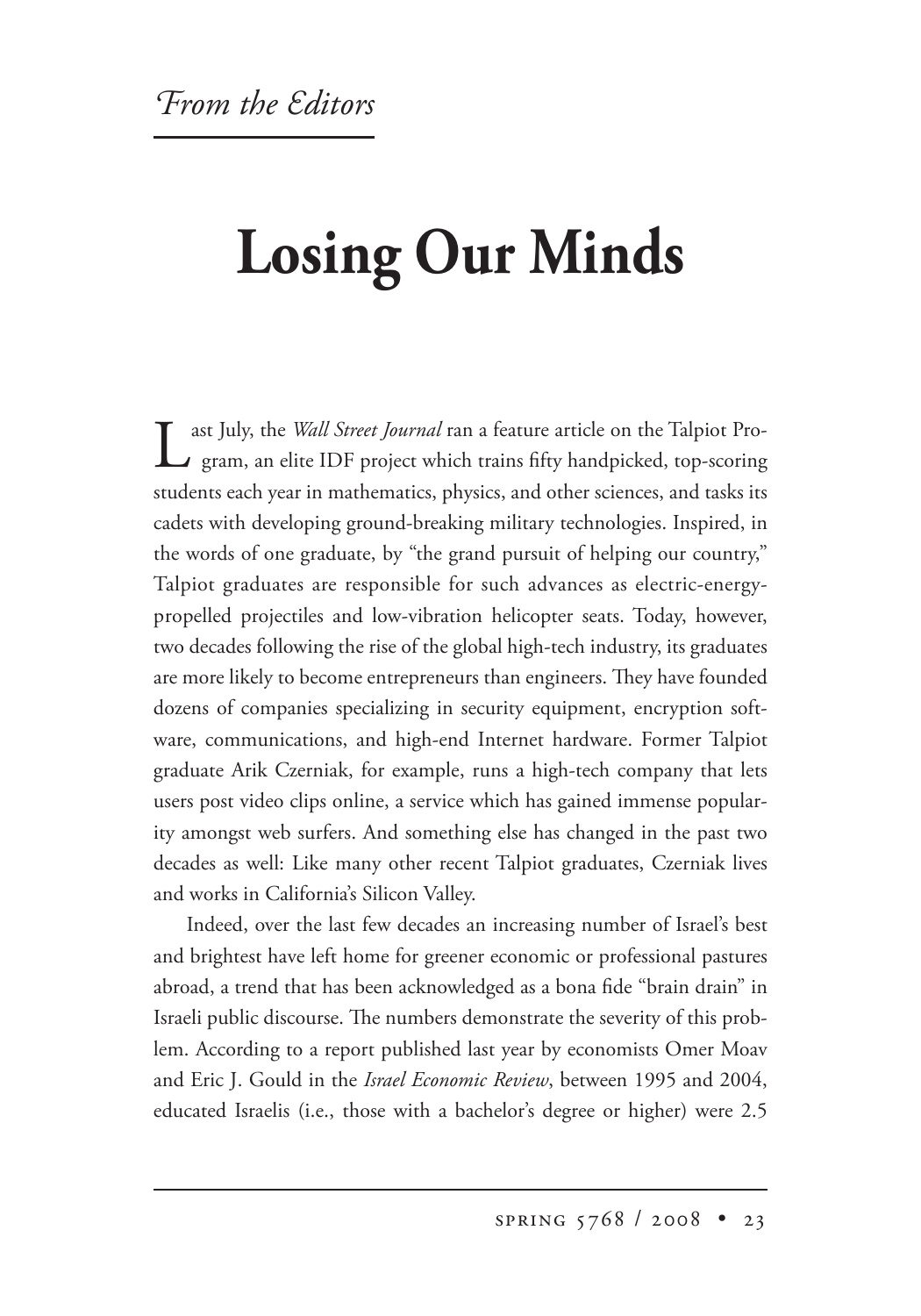times more likely to emigrate than those with less education. Israel thus has the dubious distinction of being one of just a handful of developed economies suffering from a brain drain. Usually, it is poor countries with lower percentages of highly educated men and women that contend with this issue. In fact, relative to the size of its population, Israel is second only to the United States in exporting educated workers, ahead of India, Pakistan, Canada, and the European Union.

Of particular concern is the flight of Israel's academic faculty. A report published last February by Dan Ben-David, a professor at the Tel Aviv University department of public policy, found that "the rate of academic emigration from Israel to the United States is unparalleled in the Western world." The figures he cites are nothing less than astonishing: While the ratio of European scholars in America to scholars in their home country ranges from 1.3 percent in Spain to 4.3 percent in the Netherlands, Israeli scholars in America "are in a class by themselves," according to the report. In the 2003-2004 academic year, Israeli academics residing in the United States represented a full quarter of the entire senior staff of Israel's academic institutions. "If Europeans are concerned about the migration of their academics to the States," writes Ben-David, "then Israelis should be nothing less than alarmed."

While this phenomenon is particularly pronounced in the fields of technology and science—Israeli computer scientists frequently occupy no fewer than five or six faculty slots in leading American university departments, and almost a tenth of Israeli physicists and an eighth of Israeli chemists work on American campuses—the humanities have not been spared either. The same report found that the number of Israel philosophy professors in top American departments accounts for 15 percent of Israeli philosophy professors residing in Israel. Moreover, since statistics show that 96 percent of all educated emigrants who left Israel beginning in 1995 have remained abroad, turning extended sabbaticals into permanent residence, it is clear that the best minds of today's generation are leaving—and they're not coming back.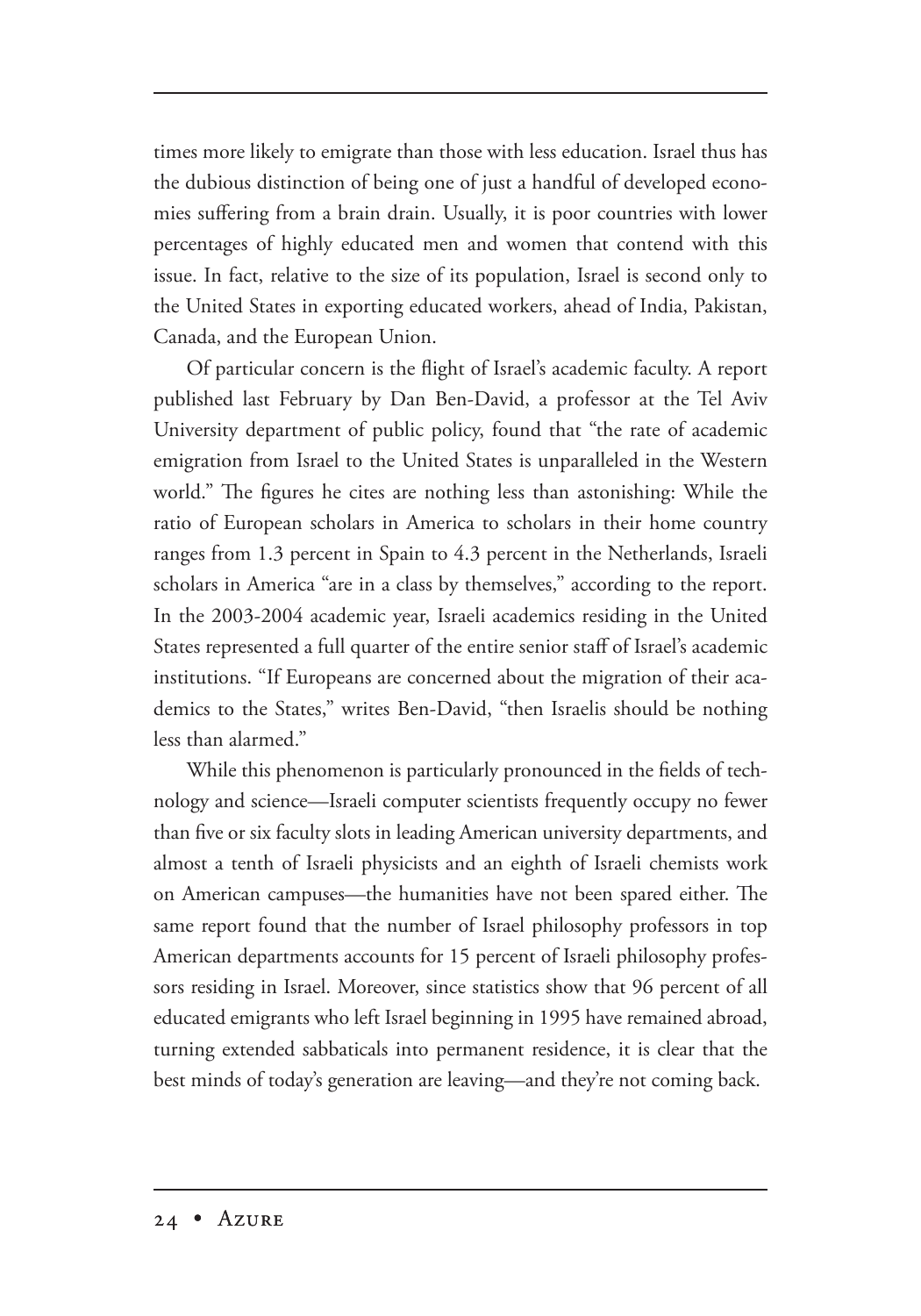No wonder, then, that Science, Culture, and Sport Minister Galeb Majadle, speaking at a special Knesset session earlier this year, described the mass departure of the country's scientists and high-tech professionals as a national emergency and declared that their return is an "urgent" goal. Similarly, Dan Ben-David has warned that Israel's economic and defense sectors will face "catastrophic consequences" if this "hemorrhaging of leading minds" does not cease. For Israel—a country roughly the size of New Jersey, two-thirds of which is desert—the only true natural resource is brainpower. It is brainpower that ensures Israel's military edge over its enemies in the Middle East, just as brainpower ensures its competitive edge over foreign players in the global tech market. But this advantage cannot be taken for granted. The departure of the country's top scientific and technological talents leaves it particularly, even dangerously, vulnerable. Moreover, in light of the Jewish state's crisis of leadership and rampant corruption in the public sphere, the emigration of humanities professors—those entrusted with imparting the values and ideas essential to building good character in the next generation—is a no less troubling development.

Put simply, those assigned the task of safeguarding Israel's future can no longer allow the exodus of Israel's brightest minds to continue. The time has come for an open and honest examination of the causes of Israel's brain drain, and the quick and decisive implementation of the measures necessary to reverse the trend. Now, before it is too late.

 $\bf Y$ hy are so many brilliant Israelis leaving their homeland? For starters, money. While it is true that low pay is a near-universal complaint among academics, the situation in Israel is particularly dismal. In a system that hearks back to the country's socialist origins, Israeli universities are governed by a collective labor agreement. This precludes the payment of competitive salaries based on merit or the matching of salary offers from universities abroad. As a result, an entry-level Israeli lecturer earns a net salary of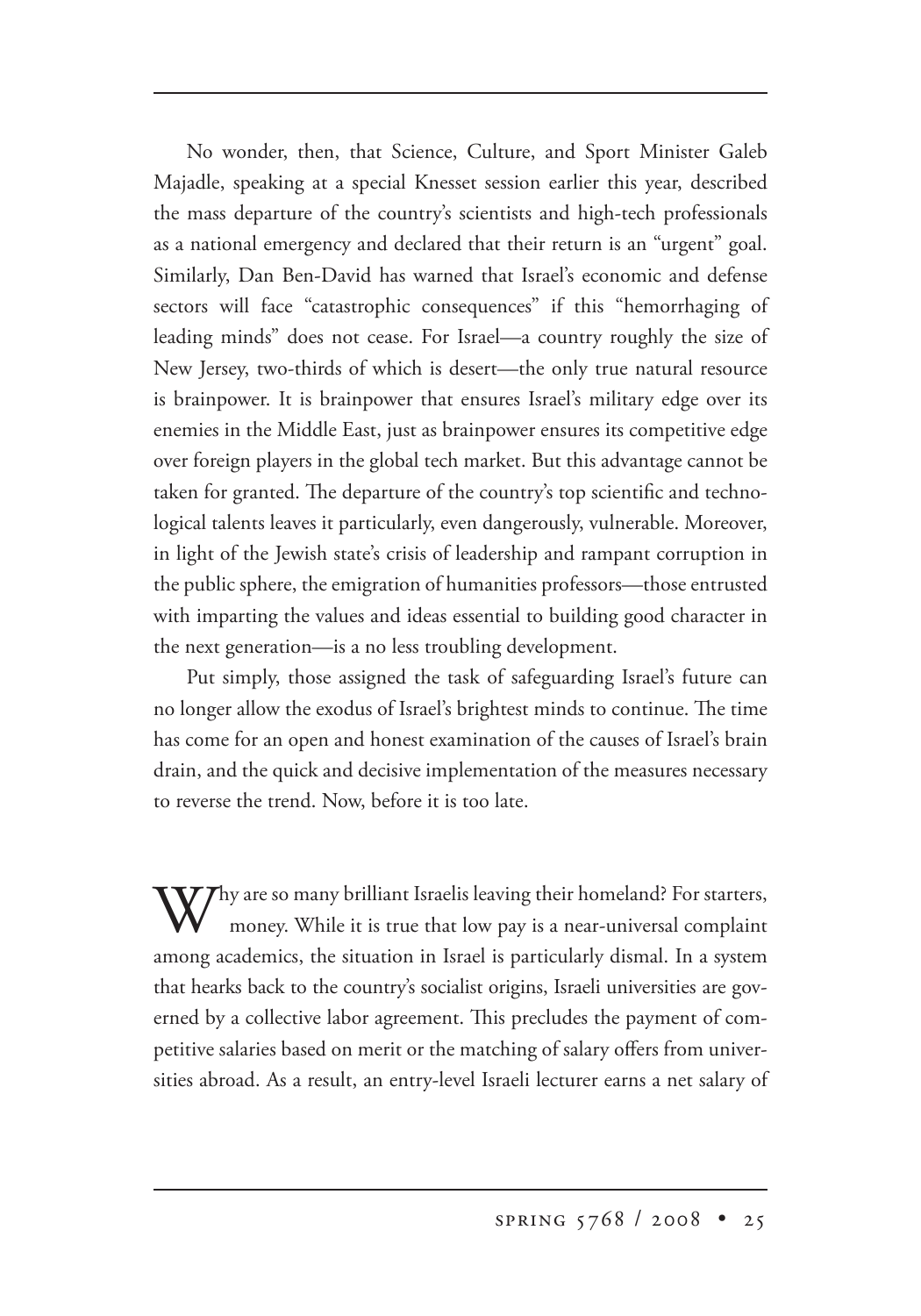less than \$2,000 a month, whereas in the American market he would earn, on average, more than \$6,000 in an economics department and more than \$10,000 at a business school. Understandably, then, many Israeli professors look to universities abroad in order to make a more lucrative, or simply viable, living. As Israeli economics Professor Josh Angrist, who now teaches at MIT, explained in a 2006 *Jerusalem Post* article, "I was tired of the situation here. The Israeli system does not reflect the reality of pay differential by field. It's the public system and it's not very flexible…. Talented people who might like to work in Israel have to pay a high price for that financially." The lack of flexibility mentioned by Professor Angrist resulted in this year's professors' strike. Complaining that their wages had eroded by 15 percent since 2001, Israel's senior lecturers refused to teach for nearly three months, leading to fears of a cancelled semester.

Then there are taxes. Israel's taxation policies practically push talented young workers out of the country. It is easy to see why: Israeli taxes on labor, goods, and services are among the highest in the world. Take the example of a high-tech professional with a very respectable salary of 20,000 shekels (approximately \$6,000) a month. After deductions for income tax, national insurance (the Israeli equivalent of American social security), and health care, he takes home only about half that amount. When combined with further deductions for VAT, purchase taxes, local taxes, licensing fees, and even Israel Broadcasting Service fees, his marginal income shrinks to the point where he may find it difficult to support his family.

As if the economic burdens were not enough, Israel is also severely lacking in employment opportunities. Once again, Israel's academics are among those most affected: According to the report compiled by Ben-David, the number of senior faculty members in Israeli universities from 1973 to 2006 rose by just 12 percent—from 4,389 to 4,937—although the country's population grew by 109 percent. Even when the relatively new, non-research colleges are included in the equation, the overall number of senior faculty in Israel grew by just 30 percent during this period. In other words, the number of senior faculty per capita in Israel's research universities has been steadily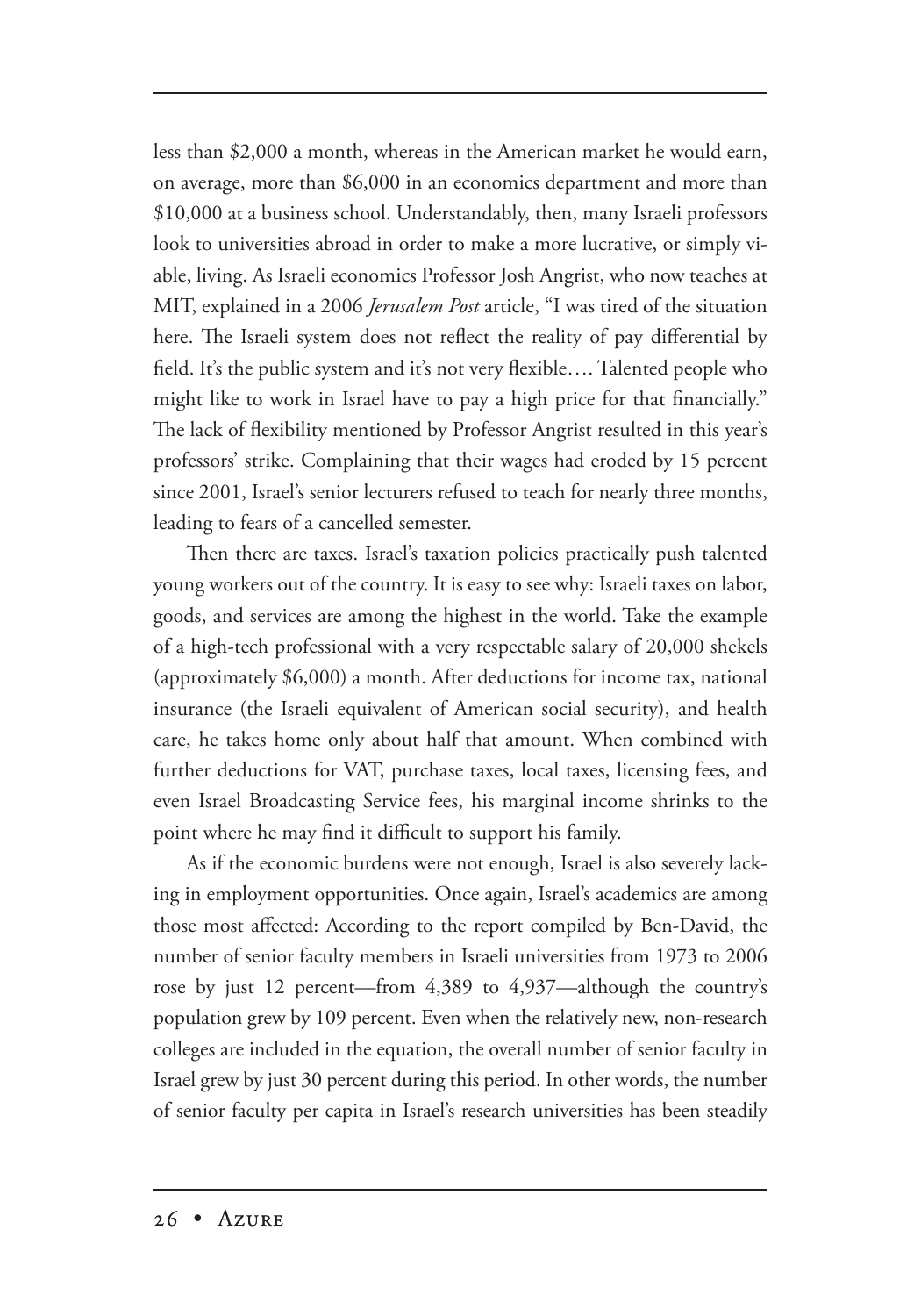*falling* for over three decades. The number of faculty members at the two largest Israeli universities, the Hebrew University in Jerusalem and Tel Aviv University, shrank by 14 and 21 percent, respectively, over this same period. The staff at the Israel Institute of Technology (the Technion) in Haifa—a prestigious institution which has produced two Nobel Prize winners—has grown over the course of thirty-five years by exactly *one* slot. Of course, it is not the role of universities to create jobs for their graduates—their primary goal is to provide knowledge, not employment—but there is no doubt that the existing system, which keeps longtime faculty members entrenched in their positions regardless of their ongoing contributions to research and pedagogy, prevents the infusion of new blood into Israeli higher education and leads to institutional ossification and inefficiency.

In this sense, the lack of employment opportunities at Israel's institutions of higher education reflects the sclerosis of the Israeli labor market in general. The bloated public sector, the powerful unions, and labor laws that render workers nearly untouchable once employed—all work against capable newcomers. Similarly, anyone who has ever tried to find employment in Israel knows that *protektzia*, or "connections," is crucial to success: Israeli hiring practices are notorious for their dependence on personal contacts and nepotism as well as their frequent disregard for demonstrated skill.

In today's global economy, however, countries are in fierce competition for the brightest minds, and Israel will pay a high price for its failure to reward talent and encourage entrepreneurship. Fortunately, some government ministers are attempting to enact policies that will at least partially ameliorate the country's brain drain. Former science and technology minister Matan Vilnai, for example, has sought to initiate a program intended to encourage outstanding Israeli scientists and researchers to return to Israel after completing their studies abroad through a combination of higher salaries and investment in Israeli laboratories. This is a step in the right direction, as is the recent appointment of a government committee to propose substantive changes to the university system in the wake of this year's professors' strike.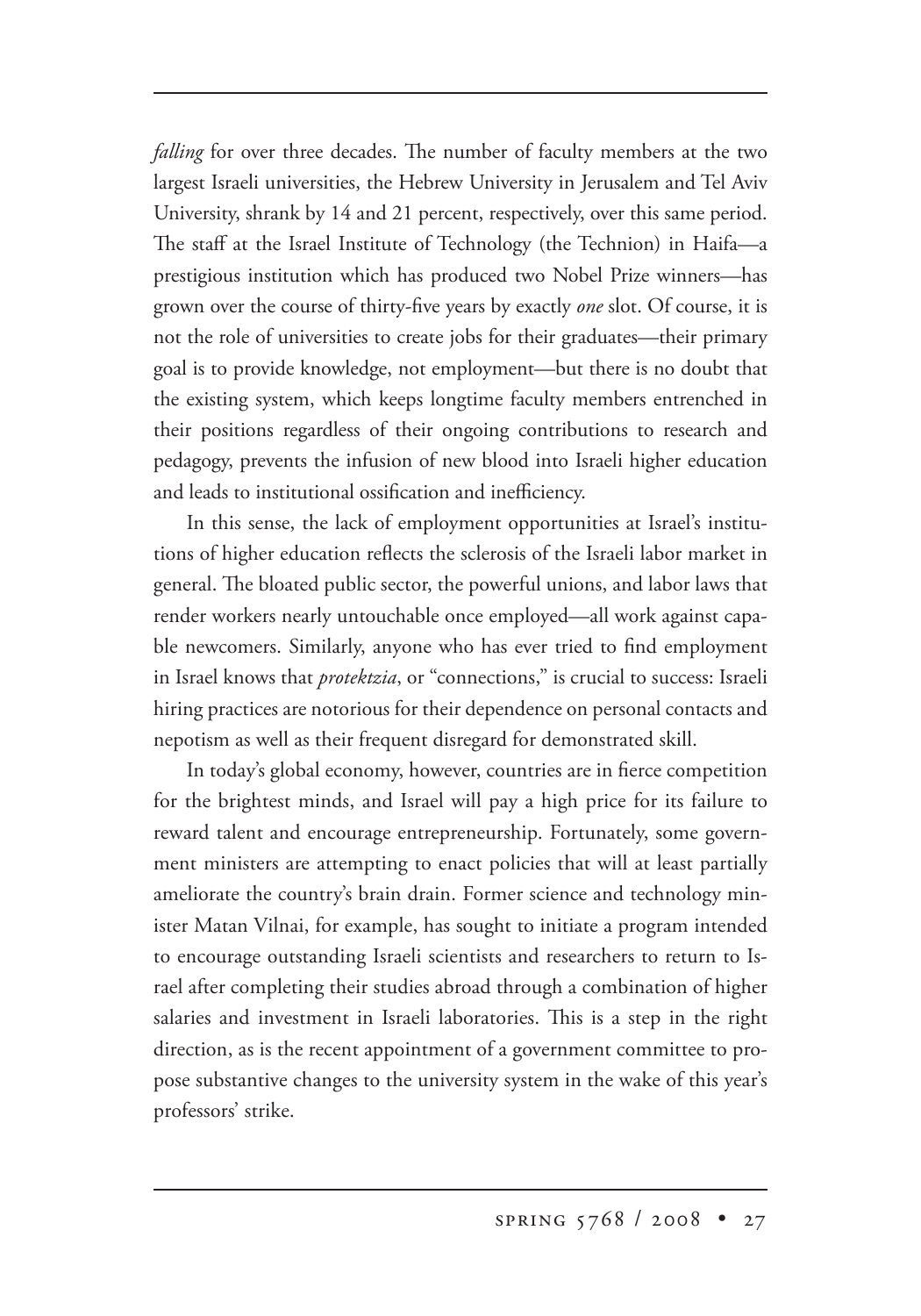Unfortunately, many of those attempting to halt the emigration of Israel's best and brightest do not understand the real reasons behind it and may inadvertently worsen the situation. In June 2007, for instance, a government committee headed by former finance minister Avraham Shochat recommended raising the research budgets of Israel's universities, hiring more senior faculty, and paying competitive salaries—all important and necessary reforms. But the committee also chose to pass a significant part of the economic burden of these changes on to the students, who, by Israeli standards, already pay too much. It is doubtful that raising the number of young people who cannot afford the benefits of academia will, in the long run, enhance Israel's intellectual stature. On the other hand, it is equally difficult to see the point of such statements as that of Michael Melchior, chairman of the Knesset's Education, Culture, and Sport Committee, who blamed the brain drain on Israel's "capitalist worldview"—apparently failing to grasp that the absence of adequate incentives and competitive conditions is precisely what drives talented academics and scientists out of Israel and into countries whose market economies ensure them greater compensation.

If there is any hope of reversing this dangerous trend, it must begin with a willingness among Israel's leaders to re-examine the structure of the country's higher educational system—indeed, of its economy in general—and to consider far-reaching changes which will make it easier for the country's most brilliant minds to build their futures in Israel and, in so doing, to build Israel's future as well.

of course, even these reforms won't solve the problem entirely. There are other reasons for Israel's brain drain about which fairly little can be done. Life in the constant shadow of terror, for instance, is far from easy and can be both physically and psychologically exhausting. Nor, for that matter, is mandatory military service an appealing prospect, although it is certainly necessary. Moreover, Israel is undeniably handicapped by its size: There are simply fewer universities in Israel than, say, the United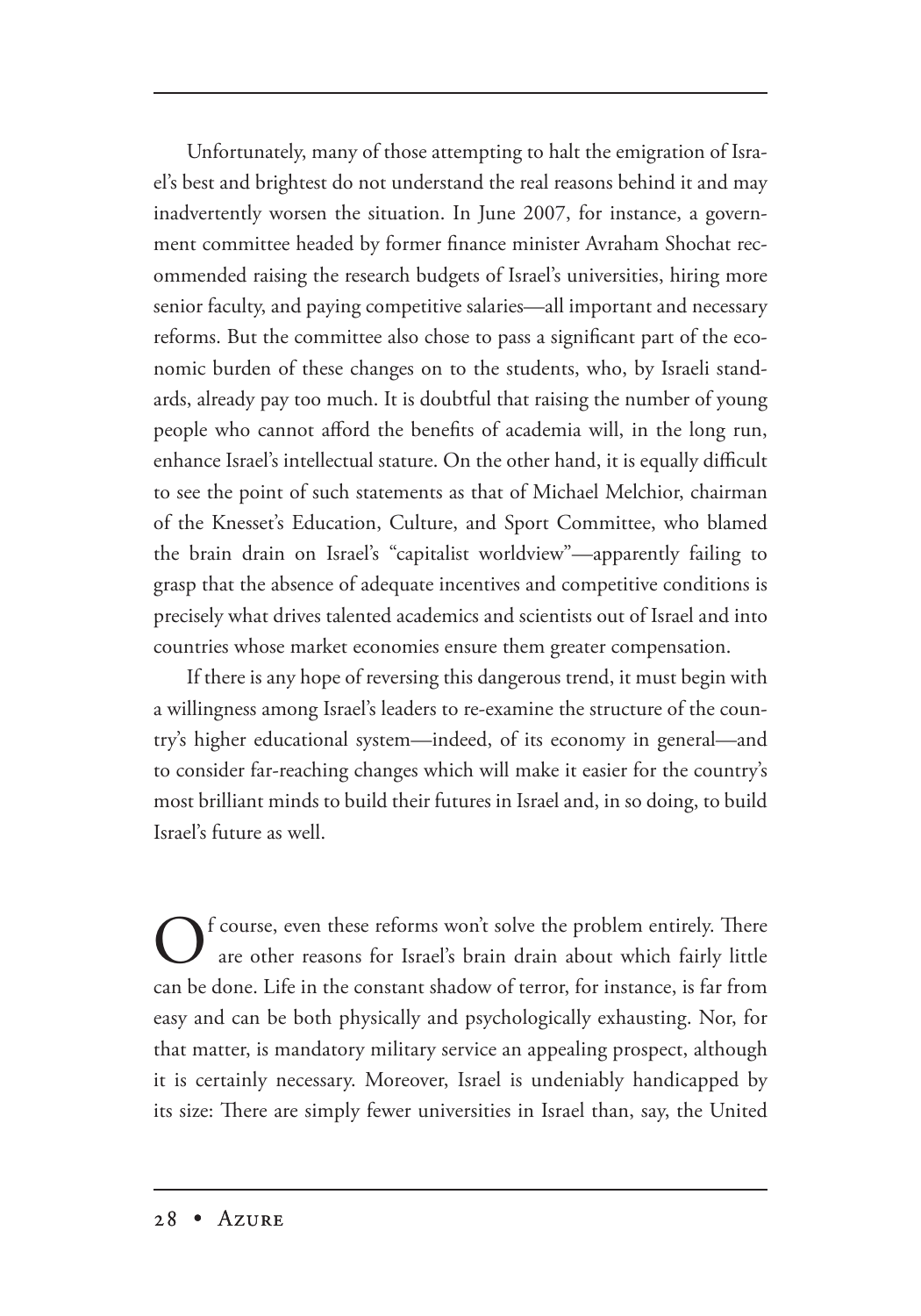States, and thus fewer positions to be had. In light of these realities, it is all the more inspiring to hear Israel's Nobel Prize–winning game theorist Robert (Israel) Aumann—who immigrated to Israel from the United States—declare at a ceremony held in his honor in November 2005, "If a scientist chooses to work in the United States, good luck to him. This country is for those who want to work in it, and those who have the determination, spiritual devotion, and sensitivities." In a similar vein, another Israeli Nobel Prize winner, Aaron Ciechanover, stated in a letter to A (Winter 2008):

Science and technology are universal subjects, independent of nationality, and one can study them and excel at them anywhere in the world. Israel is certainly not the best place to learn or build a career in these professions. Thus, anyone wanting to learn and apply them in Israel must do so out of a sense of national responsibility and a desire to contribute to the advancement of his country.

There is no doubt that today's young Israelis, perhaps more than the citizens of any other country, need a good reason to commit to living in and sacrificing for the ongoing project that is the Jewish state. Unfortunately, today's Israeli society is more cynical and individualistic than ever before; ideals like devotion to and sacrifice for one's country have fallen out of fashion. Moreover, if the Zionist ethos, which sanctifies the individual's obligation to the collective national endeavor, can be said to be in critical condition, then in Israeli academia—entrusted with the cultivation of the country's best minds—it no longer has a pulse. For this to change, economic and structural reforms in institutions of higher education are not enough. Israel also, and more importantly, needs a comprehensive overhaul of the educational system, one that addresses its inability—or unwillingness—to instill in the younger generation those values which strengthen the connection between the individual, his people, and his homeland.

The current apprehension over the "brain drain"—inside and outside academia—should not be the concern of Israelis alone. In truth, everyone